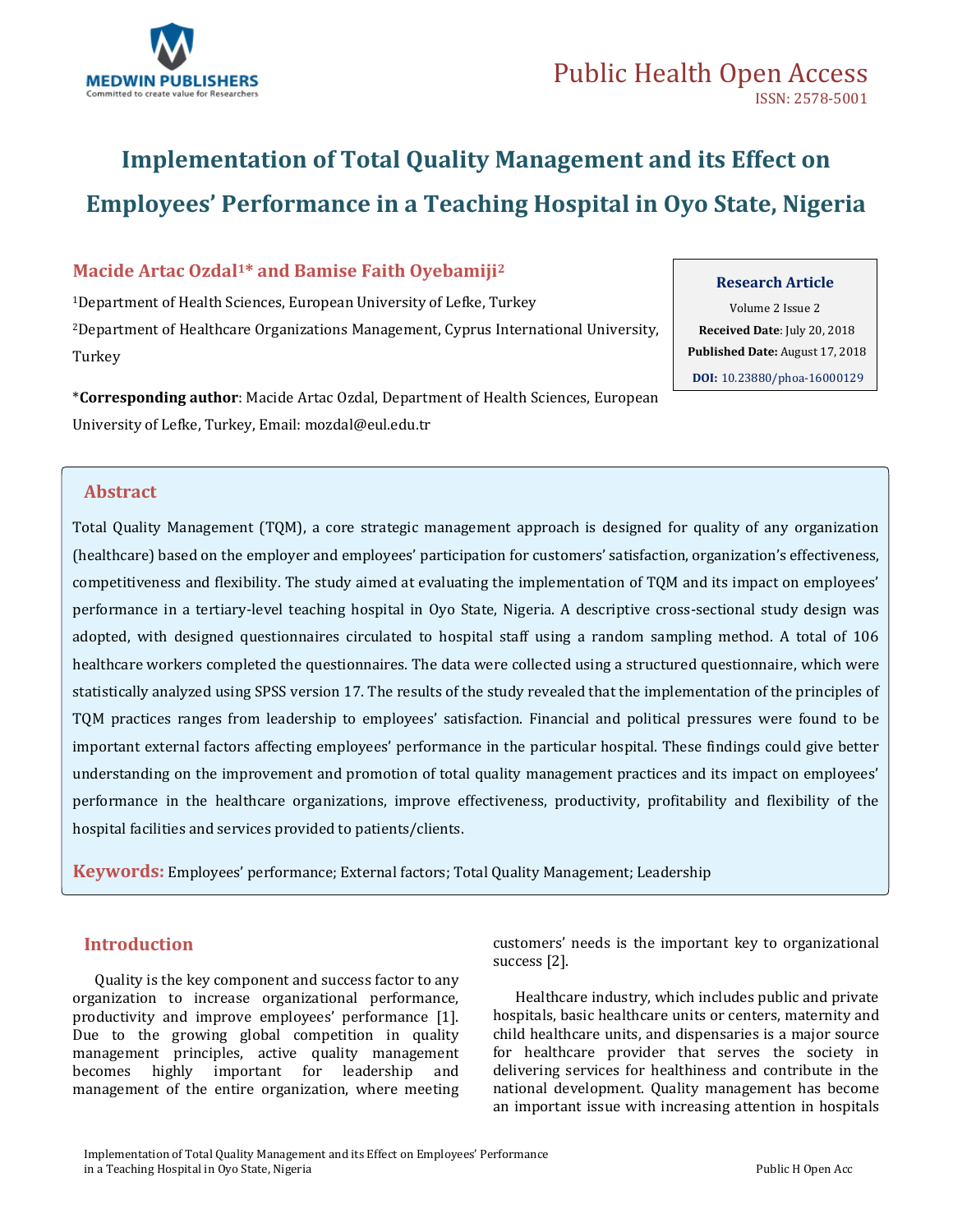Public Health Open Access

due to hospital management initiatives, influence of clients or patients, insurance companies, public pressure, stakeholders or management and government [3]. One of the important quality management programme is Total Quality Management (TQM), which is a designed and established organizational effort to manage quality based on participation at every level, aiming to improve customer satisfaction and performance of staff [4-6]. For any successful total quality management implementation, elements such as leadership, trust, ethics, communication, integrity, training and education, teamwork, recognition, customer focus, information analysis, employee empowerment, human resource development and management policies and strategy are required [7-10]. In healthcare systems, TQM is a designed and efficient process that creates participation of entire organization in planning and implementation of continuous improvement in quality [4]. Several attempts to implement TQM across various sectors, including health care services, have been made but the success record of TQM has been dismal, which could be attributed to faulty implementation process, such as functional hierarchical, bureaucratic and authoritarian organizational structure, lack of consensus, unchallengeable leadership style, internal requirement domination and manpower shortfall [11-13].

In healthcare settings, customers/clients/patients urge for quality in services have been increasing [13]. In Nigeria, the implementation of health care management is limited by various factors, such as weak institutional and human capacity building, poor funding, disjointedness between health policy initiatives, reforms and programs of different regimes, inefficient and ineffective human resources management [14]. Developing countries, particularly Nigeria, is still lagging behind in the continuous implementation of TQM as a strategic tool and its relatedness to employees' performance. Hospital quality management in Nigeria is one of the most important, but overlooked tool with regard to its service quality implementation and delivery, resulting in low employees' performance and inadequate customers' satisfaction [15]. Quality and performance management in healthcare settings becomes more demanding due to lack of effective methods for enhancing performance, leadership, accountability, managerial skills and poor strategic planning [16,17]. This, therefore, warrants effective quality management approach, such as TQM is implemented, assessed or monitored appropriately to improve competitiveness, effectiveness and flexibility [18]. This study aims evaluation of the implementation of TQM and its impact on employees' performance in a tertiary-level teaching hospital in Oyo State, Nigeria.

### **Methods**

#### **Study Design**

A descriptive, cross-sectional research was employed for this research study, which aimed at evaluating the implementation of TQM and its impact on employees' performance in a teaching hospital in Oyo State, Nigeria. Data were collected from healthcare workers in the tertiary care hospital, which was purposively chosen to represent the quality management activities in the particular health sector.

#### **Study Settings**

The tertiary-level teaching hospital, which was targeted as the study setting for the collection of data is called the University College Hospital. Ibadan. The University College Hospital, Ibadan, established in the year 1957, is a federal university teaching hospital governed by University of Ibadan, Oyo State, Nigeria. It is an 850-bedded hospital, with 163 examination couches and about 60 departments. The hospital also has appendages to community-based outreach activities, which offers primary and secondary healthcare services. The hospital provides advanced residency training programs in areas of surgery, internal medicine, pediatrics, obstetrics and gynecology, laboratory medicine, ophthalmology, otorhinolaryngology, community medicine, radiotherapy, radiology, general medicine practices and dentistry.

#### **Research instrument**

A structured questionnaire was used in the collection of data on the relationship between TQM and employees' performance in the University College Hospital, in Oyo State, Nigeria. This was set up to collect employee's sociodemographic information and measure total quality management practices with respect to employee's perception on leadership, training and education, involvement, communication, teamwork and incentives or reward system. A five (5)-point Likert scale from "strongly disagree" (1) to "strongly agree" (5) revised from the studies of Alsughayir and Al-Shdaifat was used [19,20].

#### **Study Sample**

Among a total of approximately 2434 administrative and medical services staff, a sample size of 93, when accounting for 95% confidence interval and 10% confidence interval, was determined. Hospital staff were sent with questionnaires via google docs link based on a

Macide Artac Ozdal and Bamise Faith Oyebamiji. Implementation of Total Quality Management and its Effect on Employees' Performance in a Teaching Hospital in Oyo State, Nigeria. Public H Open Acc 2018, 2(2): 000129.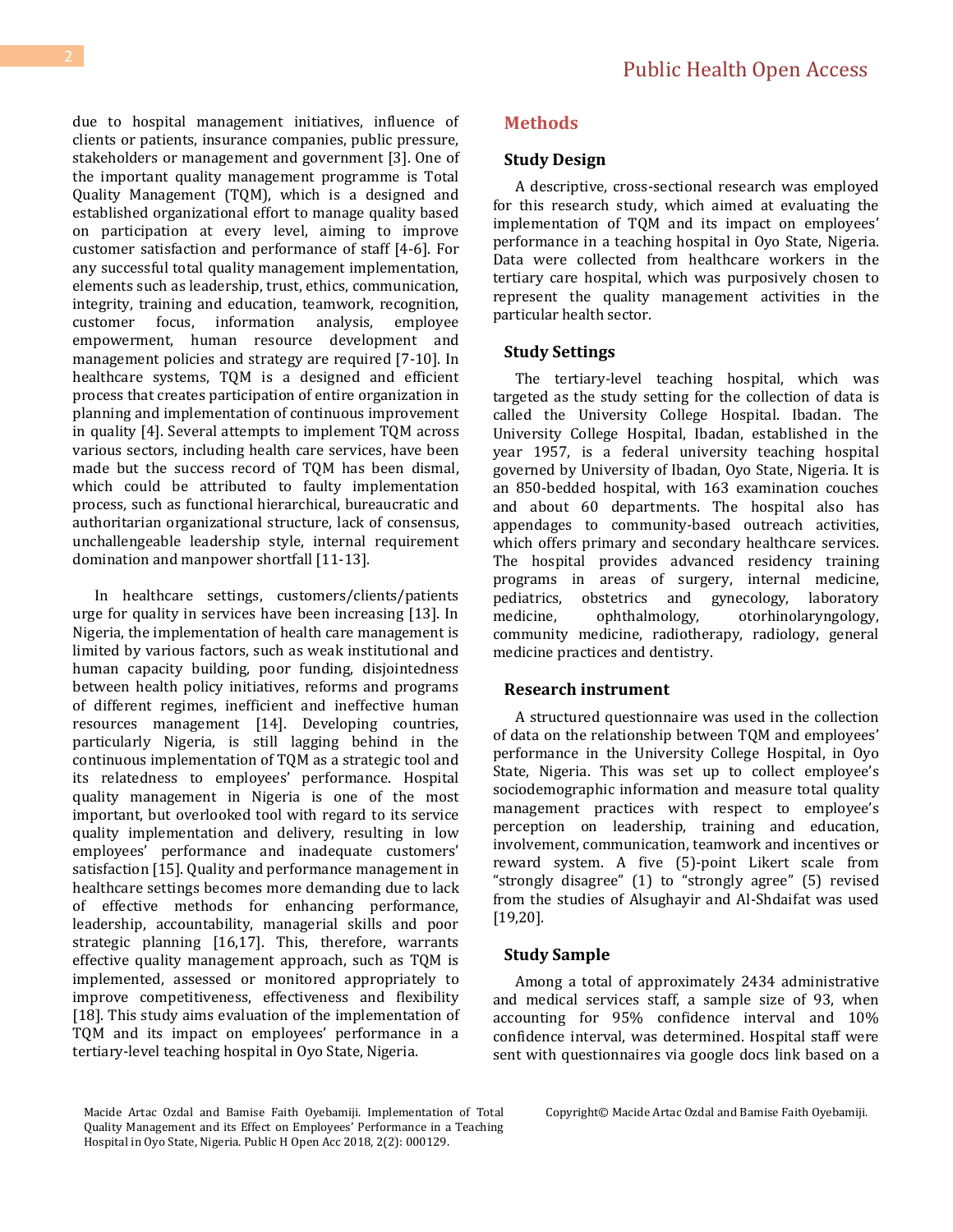simple random sampling technique and 106 hospital staff responded to questionnaires between April and May 2017.

#### **Reliability Analysis**

In this study, the research instrument (questionnaire) developed consisted of 9 scales including 28 items. The 9 scales were empirically tried and validated by assessing the reliability of the instrument using internal consistency method (a measure of how producible the data are). The reliability was measured by generating Cronbach's coefficient alpha on Statistical Package for Social Sciences (SPSS) 17 version software (SPSS Inc., Chicago, IL, USA).

#### **Data Analysis**

The data collected were statistically analyzed using SPSS version 17. Descriptive statistics were used to depict respondents' sociodemographic characteristics and the implementation of TQM components. Chi-square (χ2) test of independence was used to test the research hypotheses. Multiple Regression analysis was used to determine the influence of demographic characteristics of respondents on TQM implementation. Pearson correlation analysis was employed to evaluate the relationship between of TQM on employees' performance and customers' satisfaction.

# **Ethical Consideration**

The procedure and questionnaire was approved by the Ethical Committee of Cyprus International University and the Research and Ethical Committee, University College Hospital, Nigeria. During the collection of data, the respondents were guaranteed utmost confidentiality.

#### **Results**

The Cronbach's alpha values of the scales ranging from Leadership to Employees' satisfaction were between 0.65 and 0.89 (Table 1). This indicates that all the TQM constructs had acceptable reliabilities, with all values close or greater than 0.70 Cronbach alpha coefficient). The demographic characteristics (gender, level of education, age, job designation and number of years in service) of the respondents were examined (Table 2). A total number of 106 questionnaires were filled, with a predominant gender as female (51.9%). The distribution according to age shows that the most of the respondents were within the age of 21 to 30 years old (45.3%), whilst the distribution of the respondents' educational background shows that most of the respondents were polytechnic or university graduate (83.0%). A large

Macide Artac Ozdal and Bamise Faith Oyebamiji. Implementation of Total Quality Management and its Effect on Employees' Performance in a Teaching Hospital in Oyo State, Nigeria. Public H Open Acc 2018, 2(2): 000129.

proportion of respondents were administrative officers (34.9%) and it shows that majority of the participants had 1 to 5 years of experience (47.2%).

| S/N | <b>Scale</b>                  | of Items | <b>Number Cronbach's</b><br><b>Alpha</b> |
|-----|-------------------------------|----------|------------------------------------------|
| 1.  | Leadership                    | 4        | 0.73                                     |
| 2.  | Continuous Improvement        | 2        | 0.87                                     |
| 3.  | <b>Training and Education</b> |          | 0.65                                     |
| 4.  | Reward and Recognition        | 2        | 0.86                                     |
| 5.  | Communication                 | 2        | 0.72                                     |
| 6.  | Team Work                     | 3        | 0.68                                     |
| 7.  | Customers' satisfaction       | 5        | 0.76                                     |
| 8.  | Employees' participation      | 2        | 0.89                                     |
| 9.  | Employees' satisfaction       |          | 0.87                                     |

**Table 1:** Reliability analysis of items for TQM practices.

| <b>Items</b>        | Category               | <b>Frequency</b> |
|---------------------|------------------------|------------------|
| Gender              | Male                   | 51 (48.1%)       |
|                     | Female                 | 55 (51.9%)       |
|                     | Less than 20           | $2(1.9\%)$       |
|                     | 21-30                  | 48 (45.3%)       |
| Age                 | 31-40                  | 40 (37.7%)       |
|                     | 41-50                  | 14 (13.2%)       |
|                     | 51 and above           | 2 (1.9%)         |
|                     | Diploma                | 9(8.5%)          |
| Educational         | Polytechnic/           | 88 (83.0%)       |
| background          | University/Degree      |                  |
|                     | 0ther                  | $9(8.5\%)$       |
|                     | Administrative officer | 37 (34.9%)       |
|                     | Analyst                | $9(8.5\%)$       |
| Job Title           | Clerical officer       | $3(2.8\%)$       |
|                     | Technician             | 7 (6.6%)         |
|                     | Nurse/Nursing officer  | 31 (29.2%)       |
|                     | Doctor                 | 18 (17.0%)       |
|                     | Less than 1 year       | $10(9.4\%)$      |
|                     | 1-5 years              | 50 (47.2%)       |
| Years in<br>service | 6-10 years             | 25 (23.6%)       |
|                     | $11-20$ years          | 16 (15.1%)       |
|                     | Above 21 years         | 5(4.7%)          |

**Table 2:** Socio-demographic characteristics of respondents.

The assessment of the implementation of the principles of total quality management in the hospital of interest gives a conceptual analysis of the principles of TQM under the context of leadership, continuous improvement, training and education, reward and recognition, communication, customer focus, team work, employees' participation and satisfaction. The range of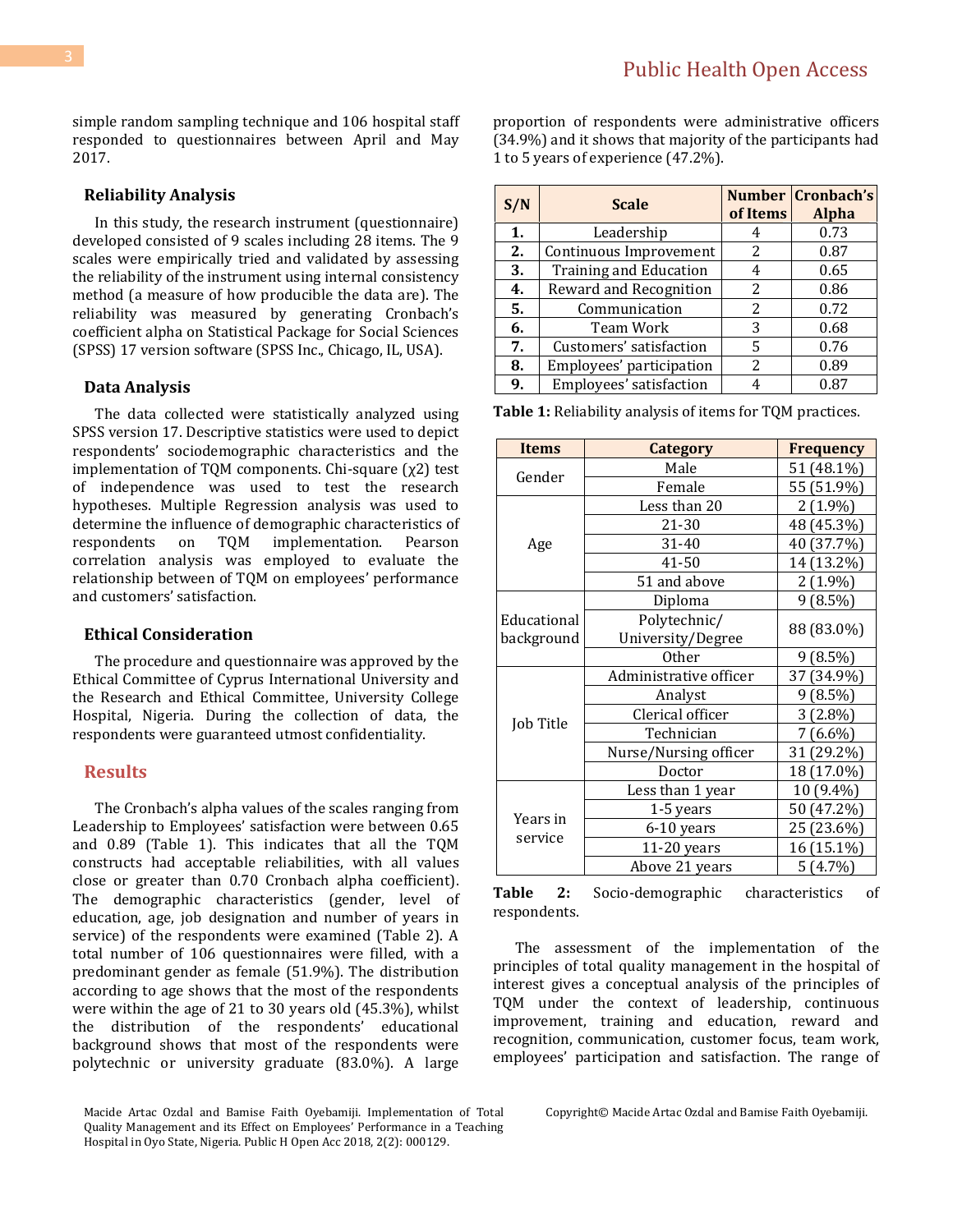the implementation of TQM practices in the hospital depicts from leadership to employee satisfaction. From the study, the best of the critical factors of TQM implemented was Reward and recognition (mean=2.98±0.045;  $x^2$ = 0.207, p-value<0.05), while the least factor was employee satisfaction (mean=2.68±0,089; x <sup>2</sup>=0,089, p-value<0.05) Table 3.

| S/N            |                                         | <b>Item</b>                                                            | <b>Mean</b> | <b>Standard</b><br><b>Deviation</b> | $x^2$  |
|----------------|-----------------------------------------|------------------------------------------------------------------------|-------------|-------------------------------------|--------|
| 1.             |                                         | Management demonstrates commitment to work and quality                 |             | 0.184                               | 10.18  |
|                | Leadership                              | improvement in service.                                                |             |                                     |        |
|                |                                         | The quest for quality is the top management's responsibility           | 2.85        |                                     |        |
|                |                                         | Organization commitment is a determinant for my performance at         |             |                                     |        |
|                |                                         | work                                                                   |             |                                     |        |
|                |                                         | I have full confidence and trust in the hospital management            |             |                                     |        |
|                | <b>Continuous</b><br>Improvement        | The management of the hospital undertake self-assessment of its        |             | 0.032                               | 0.078  |
| $\overline{2}$ |                                         | quality                                                                | 2.78        |                                     |        |
|                |                                         | Best effort is demanded by the management                              |             |                                     |        |
|                |                                         | Management provides training and development programmes on job         |             | 0.152                               | 10.136 |
|                |                                         | participation and handling of job challenges                           |             |                                     |        |
| 3              | <b>Training and</b><br><b>Education</b> | Training programme received have good positive impact on my work       | 2.72        |                                     |        |
|                |                                         | effectiveness                                                          |             |                                     |        |
|                |                                         | I have access to the required information about job performance        |             |                                     |        |
|                |                                         | There is an available system for me to share task-relevant information |             |                                     |        |
|                | <b>Reward and</b><br>Recognition        | Employees' effort, creativity and support are recognized and           | 2.98        | 0.045                               | 0.207  |
| 1.             |                                         | rewarded by the management                                             |             |                                     |        |
|                |                                         | Increment in my salary determines my performance in the hospital       |             |                                     |        |
|                | Communication                           | There is effective communication among employees and management        | 2.78        | 0.126                               | 1.91   |
| 2.             |                                         | in the hospital                                                        |             |                                     |        |
|                |                                         | Management performs routine contact with clients/patients and          |             |                                     |        |
|                |                                         | employees                                                              |             |                                     |        |
|                |                                         | Clients'/patients' satisfaction is a paramount issue in the hospital   |             | 0.507                               | 86.349 |
|                |                                         | Quality of the organization is directed towards job performance and    |             |                                     |        |
| 3.             | <b>Customer Focus</b>                   | customer satisfaction                                                  | 2.85        |                                     |        |
|                |                                         | Customer feedbacks are used to improve service quality                 |             |                                     |        |
|                |                                         | Is there reduction of clients/patients in the hospital?                |             |                                     |        |
|                |                                         | Are there lots of complaints made by clients/patients?                 |             |                                     |        |
|                | <b>Team work</b>                        | Teamwork influences my participation and performance at work           | 2.78        | 0.1                                 | 2.068  |
| 4.             |                                         | Management insists on teamwork for better quality                      |             |                                     |        |
|                |                                         | Are employees willing to share their expertise with each other?        |             |                                     |        |
| 5.             | Employee                                | Employees are involved in decision making on quality of the service    |             |                                     |        |
|                | participation                           | Employees are empowered to take direct and useful action, which        | 2.84        | 0.155                               | 2.351  |
|                |                                         | affect service quality                                                 |             |                                     |        |
| 6.             | <b>Employee</b>                         | Management provides adequate resources for quality job to be done      |             |                                     |        |
|                | <b>Satisfaction</b>                     | Is there accountability and transparency in managerial process?        | 2.68        | 0.089                               | 2.935  |
|                |                                         | Does external factors affect employees and their job performance?      |             |                                     |        |

**Table 3:** Analysis of TQM implementation constructs.

According to the findings, salary increment  $(mean=3.21 \pm 1.177; x^2=35.132, p-value<0.05)$  was the major determinant factor for employees' performance and generally, the respondents agreed that there is relationship between TQM practices and employees'

satisfaction and the result was statistically significant (Table 4). From the findings, majority of the respondents (64.2%) indicated that external factors affect their performance in the hospital while 35.8% indicated that no external factor influences their performance. Out of the

Macide Artac Ozdal and Bamise Faith Oyebamiji. Implementation of Total Quality Management and its Effect on Employees' Performance in a Teaching Hospital in Oyo State, Nigeria. Public H Open Acc 2018, 2(2): 000129.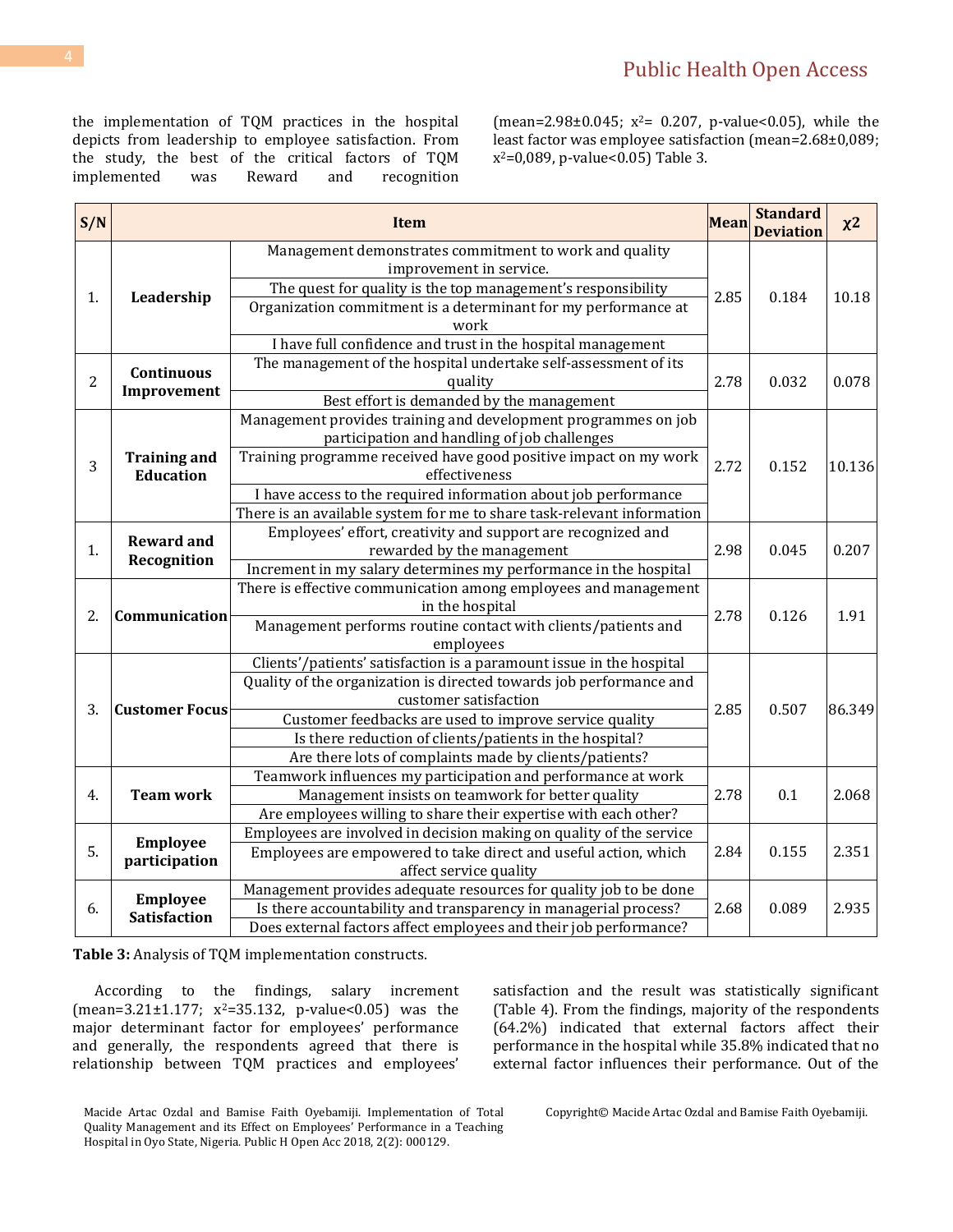external factors that influences employees' performance, financial pressure had the highest response followed by

political pressure and the least as gender bias (Figure 1).

| S/N | <b>Items</b>                                                                                                | <b>Mean</b> | <b>Standard</b><br><b>Deviation</b> | $x^2$   | p-value          |
|-----|-------------------------------------------------------------------------------------------------------------|-------------|-------------------------------------|---------|------------------|
| 1.  | Management provides adequate resources for quality job to be done                                           | 2.78        | 1.113                               | 104.66  |                  |
| 2.  | Training programme received have good positive impact on my work<br>effectiveness                           | 2.98        | 1.331                               | 133.245 |                  |
| 3.  | Quality of the organization is directed towards job performance and customer<br>satisfaction                | 2.7         | 1.172                               | 151.453 |                  |
| 4.  | Increment in my salary determines my performance in the hospital                                            | 3.21        | 1.177                               | 35.132  |                  |
| 5.  | Organization commitment is a determinant for my performance at work                                         | 2.8         | 1.108                               | 100.226 |                  |
| 6.  | Teamwork influences my participation and performance at work                                                | 2.75        | 1.172                               |         | $128.623$ p>0.05 |
| 7.  | My knowledge on total quality of the organization has increased my efforts<br>in improving work performance | 2.68        | 1.134                               | 163.811 |                  |
| 8.  | Does external factors affect employees and their job performance?                                           | 2.63        | 0.504                               | 63.642  |                  |

**Table 4:** Effect of TQM practices on Employee satisfaction.



# **Discussion**

In this study, nine important factors were identified as leadership, continuous improvement, training and education, reward and recognition, communication, customer satisfaction, team work, employee participation and employees' satisfaction. Reward and recognition was the most implemented principle, while employees' satisfaction was the least implemented. The study also revealed that there is a general approval that the level of TQM implementation was above average (moderate). This suggests that there is awareness from the top (executive) management to adapt the TQM concept as important directive for competition. This is in agreement with previous research that identified customer focus, training and development, recognition and rewards, as the critical factors in TQM implementation [21-23]. The success of

Macide Artac Ozdal and Bamise Faith Oyebamiji. Implementation of Total Quality Management and its Effect on Employees' Performance in a Teaching Hospital in Oyo State, Nigeria. Public H Open Acc 2018, 2(2): 000129.

quality efforts of an organization depends largely on concentrating on the objectives and communication between management, employees and customers/patients.

Implementing TQM requires additional skills training, which is vital to its success and it provides an opportunity to empower and motivate employees. Service quality can be increased by rewards and recognition through implementation of employee empowerment and involvement initiatives. In healthcare organization, leadership is one of the major factors for implementing TQM, which involves the integration of quality improvement into planning process throughout the entire organization [24]. In this study, executive management was shown as having positive impact on the successful implementation of TQM and is one of the determinants (second highest in TQM plan), mostly in the organizational and employee performance to achieve greater quality service. This is similar to the report by Rad MA, who investigated on the success of TQM and its barriers to the successful implementation in healthcare organization in Iran [25]. Customer focus is essential in any organization for delivering a superior quality customer experience [26]. According to the study, customer focus (mean 2.85 out of 5.0) also plays important role in the TQM implementation as all activities, from the outpatient to marketing, treatment and care services are built around the customer/patient. This is in accordance to the study by Garcia Herrero, et al. who identified customer focus as one of the highest implemented principle of TQM [27]. Training and education are important in achieving a successful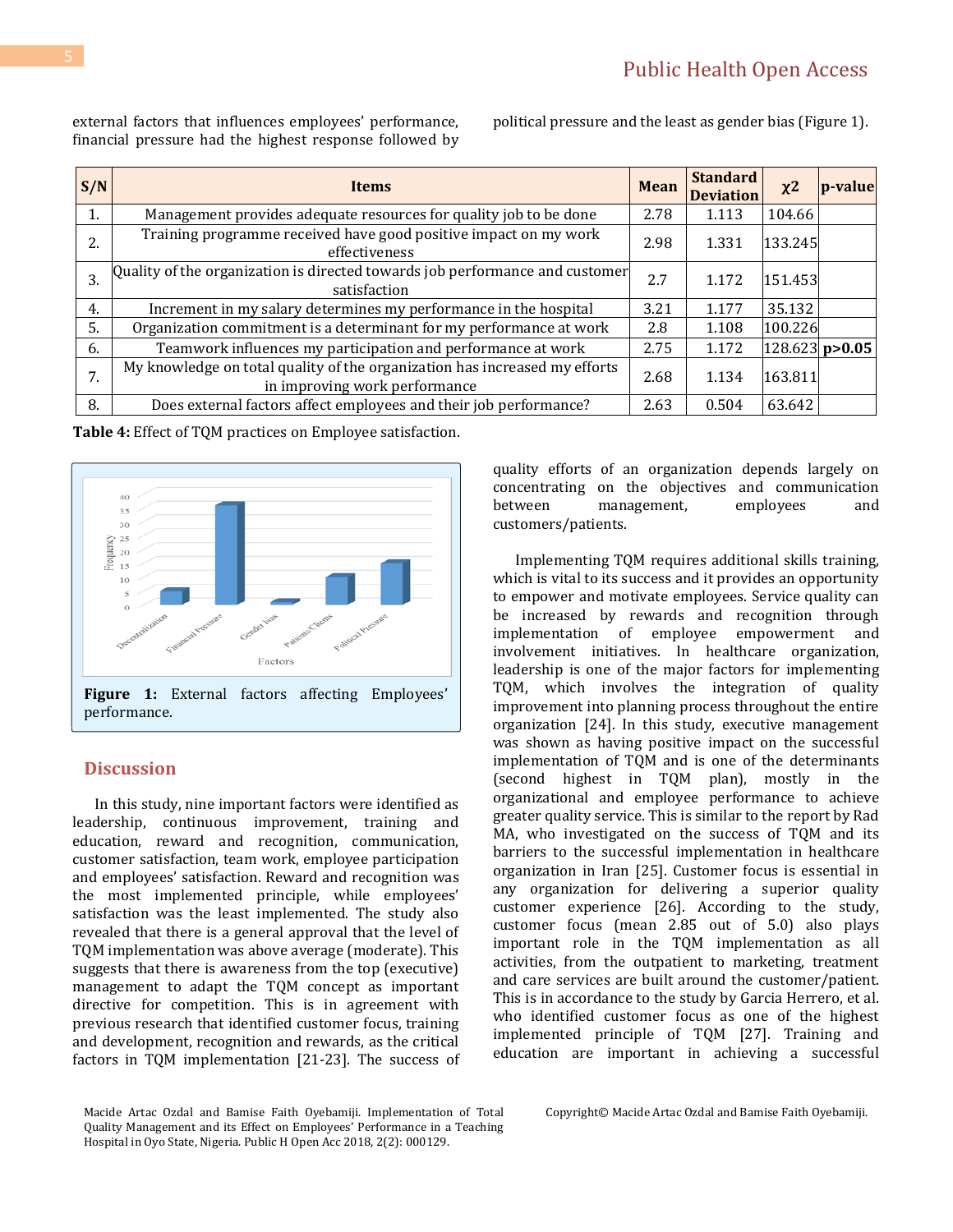adoption of TQM. Improper implementation of TQM may be attributed to the inadequate knowledge about the importance of its principles and practices through training programs for improving healthcare services and customers' satisfaction as seen in the study, training and education being one of the least implemented TQM practices (mean 2.72). This is similar with the findings of Al-Shdaifat, who explored the extent at which TQM practices such as continuous improvement, teamwork, top manager commitment, customer focus and training are implemented in Jordanian hospitals among which training falls as one of the least implemented practice in Jordanian government hospital[19], but inconsistent with the findings of Ramseook-Munhurrun, et al. who reported a high perception for training as one of the TQM practices implemented in Mauritian public hospital [28]. Employees are the initiators of the organization's visions and strategies through delivering value for customer needs and expectations therefore, reward, which is an effective concept for describing the progressive value an individual or employee attributes to an object, behavioral act, or internal physical state or job is a regular review of employees' performance.

Increment in salary serves as a motivation for employees' performance as reported in the findings. Appropriate reward and recognition systems are important strategy to impact employees' attitudes toward successful quality of their work. This is similar to the work by Hamidi Y & Eivazi Z who reported that healthcare workers are motivated by increased salaries, on-time payment, financial rewards, promotion and improved working conditions [29]. The goal of any healthcare organization is that employees' performance and behaviour contribute to the organizational growth and performance [30]. Employees' performance can be affected by external factors such as competition, financial pressure, gender bias, political pressure, pressure from clients and decentralization. In the present study, most of the participants were affected by mostly financial and political pressure in the hospital, which could in turn affect the customers' satisfaction.

# **Conclusion**

TQM is an operational system for incorporating organization's quality development, maintenance and improvement efforts of different aspects to enable products and/or services at most reasonable level and achieve full satisfaction. It has gained increasing attractiveness as an approach to lead transformational change in an organization's managerial philosophy and

Macide Artac Ozdal and Bamise Faith Oyebamiji. Implementation of Total Quality Management and its Effect on Employees' Performance in a Teaching Hospital in Oyo State, Nigeria. Public H Open Acc 2018, 2(2): 000129.

operational efficiency. Proper implementation of TQM can be a very effective alternative or solution in improving the health care service quality, growing employees' performance and customers' or patients' satisfaction in University College Hospital, Oyo State, Nigeria. The present study identified nine important factors in implementation of TQM practices, which include leadership, continuous improvement, training and education, reward and recognition, communication, customer satisfaction, teamwork, employee participation and employees' satisfaction. From the evaluation, it can be concluded that leadership, customer focus, reward and recognition are the most important determining factors in enhancing employees' performance and satisfaction. It is not unexpected that most TQM ideologies and practices presented in this study are important basic to the success of any healthcare organization, which can be implemented to different circumstances. Therefore, executive healthcare managers can use the validated instrument for evaluating the effectiveness of TQM implementation in their organizations. It, likewise, can serve as a model for healthcare organizations, who aim at better healthcare quality.

#### **Competing Interests**

All authors declare that there is no competing interest.

# **Acknowledgement**

The authors acknowledge the support of the Department of Healthcare Organizations Management, Cyprus International University, Northern Cyprus and the entire Staff of the University College Hospital (UCH) Ibadan, Oyo state, Nigeria).

#### **References**

- 1. [Ooi KB, Baker NA, Arumugan V, Vellapan L, Loke AKY](https://www.emeraldinsight.com/doi/abs/10.1108/02656710710720330)  [\(2007\) Does TQM influence employees' job](https://www.emeraldinsight.com/doi/abs/10.1108/02656710710720330)  [satisfaction? An empirical case analysis. International](https://www.emeraldinsight.com/doi/abs/10.1108/02656710710720330)  [Journal of Quality and Reliability Management 24\(1\):](https://www.emeraldinsight.com/doi/abs/10.1108/02656710710720330)  [62-77.](https://www.emeraldinsight.com/doi/abs/10.1108/02656710710720330)
- 2. [Faloudah AA, Qasim S, Bahumayd M \(2015\) Total](https://www.ijcaonline.org/archives/volume120/number12/21280-4160.)  [Quality Management in Healthcare. International](https://www.ijcaonline.org/archives/volume120/number12/21280-4160.)  [Journal of Computer Applications 120\(12\): 22-24.](https://www.ijcaonline.org/archives/volume120/number12/21280-4160.)
- 3. [Gupta KS, Rokade V \(2016\) Importance of Quality in](http://journals.sagepub.com/doi/abs/10.1177/0972063415625527)  [Health Care Sector: A Review. Journal of Health](http://journals.sagepub.com/doi/abs/10.1177/0972063415625527)  [Management 18\(1\): 84-94.](http://journals.sagepub.com/doi/abs/10.1177/0972063415625527)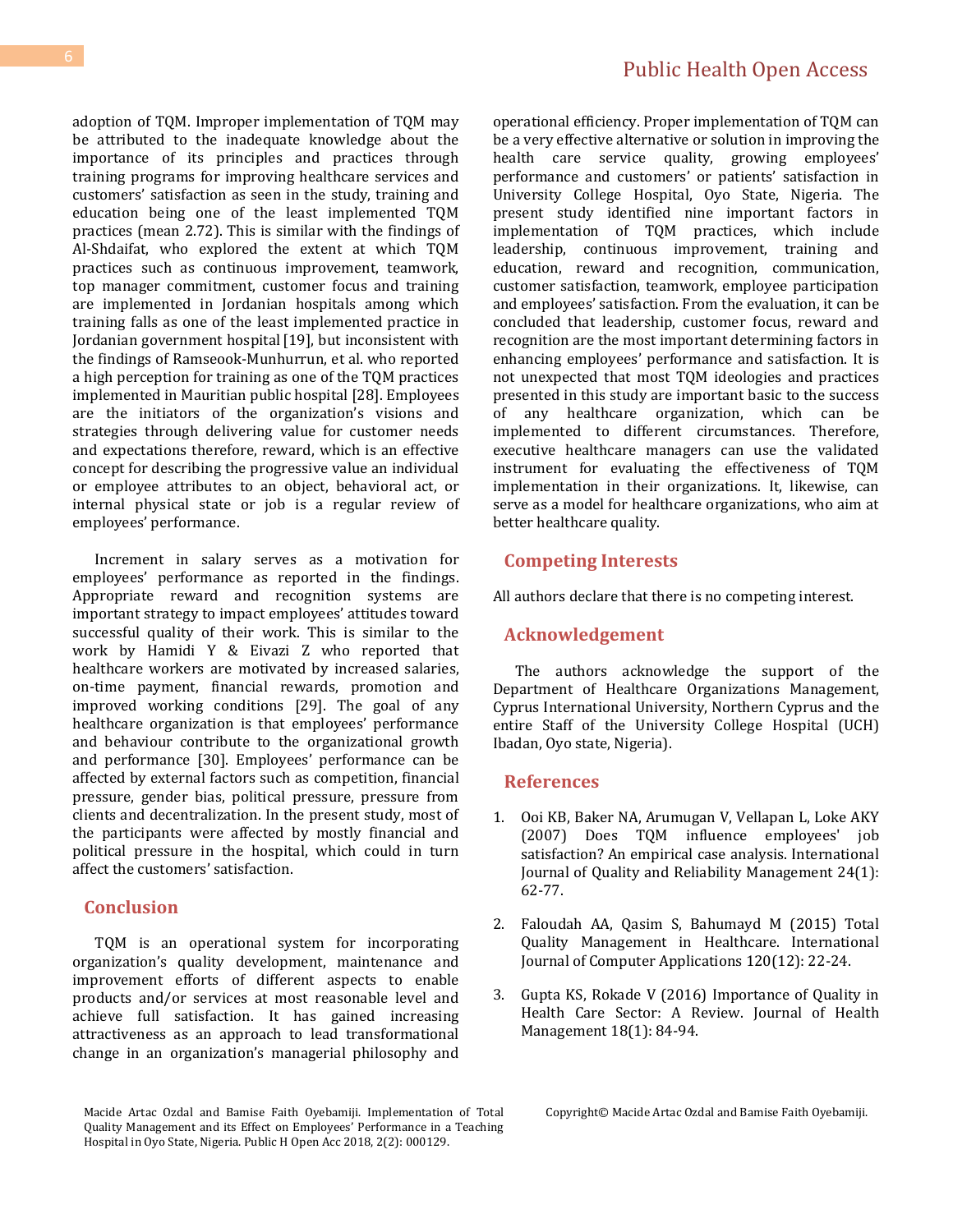# Public Health Open Access

- 4. [Sadikoglu E, Olcay H \(2014\) The effects of total](https://www.hindawi.com/journals/ads/2014/537605/)  [quality management practices on performance and](https://www.hindawi.com/journals/ads/2014/537605/)  [the reasons of and the barriers to TQM practices in](https://www.hindawi.com/journals/ads/2014/537605/)  [Turkey. Advances in Decision Sciences pp: 17.](https://www.hindawi.com/journals/ads/2014/537605/)
- 5. [Dale BG, Wu PY, Zairi M, Williams ART, van der Wiele](https://www.tandfonline.com/doi/abs/10.1080/09544120123930?needAccess=true)  [T \(2001\) Total quality management and quality: An](https://www.tandfonline.com/doi/abs/10.1080/09544120123930?needAccess=true)  [exploratory study of contribution. Total Quality](https://www.tandfonline.com/doi/abs/10.1080/09544120123930?needAccess=true)  [Management 12\(4\): 439-449.](https://www.tandfonline.com/doi/abs/10.1080/09544120123930?needAccess=true)
- 6. [Chang C, Chiu C, Chen C \(2010\) The effect of TQM](https://www.tandfonline.com/doi/abs/10.1080/14783363.2010.530796)  [practices on employee satisfaction and loyalty in](https://www.tandfonline.com/doi/abs/10.1080/14783363.2010.530796)  [government. The TQM Magazine](https://www.tandfonline.com/doi/abs/10.1080/14783363.2010.530796) 21(12): 1299-1314.
- 7. [Talib F, Rahman Z, Azam M \(2010\) Total Quality](http://www.academia.edu/228453/Total_Quality_Management_Implementation_in_the_Healthcare_Industry_A_Proposed_Framework)  [Management Implementation in the Healthcare](http://www.academia.edu/228453/Total_Quality_Management_Implementation_in_the_Healthcare_Industry_A_Proposed_Framework)  [Industry: A Proposed Framework. Proceedings of](http://www.academia.edu/228453/Total_Quality_Management_Implementation_in_the_Healthcare_Industry_A_Proposed_Framework)  [Second International Conference on Production and](http://www.academia.edu/228453/Total_Quality_Management_Implementation_in_the_Healthcare_Industry_A_Proposed_Framework)  [Industrial Engineering \(CPIE-2010\) organized by](http://www.academia.edu/228453/Total_Quality_Management_Implementation_in_the_Healthcare_Industry_A_Proposed_Framework)  [Department of Industrial and Production Engineering](http://www.academia.edu/228453/Total_Quality_Management_Implementation_in_the_Healthcare_Industry_A_Proposed_Framework)  [1361-1368.](http://www.academia.edu/228453/Total_Quality_Management_Implementation_in_the_Healthcare_Industry_A_Proposed_Framework)
- 8. Chin K, Saudah S (2011) The impact of human capital and total quality management on corporate performance. J Contemp Res Bus 3: 1091-1100.
- 9. [Arumugam VC, Mojtahedzadeh R, Malarvizhi CA](https://pdfs.semanticscholar.org/e583/11618ce6da36ade0ebc700bfa4641cc5fabd.pdf)  [\(2011\) Critical success factors of Total Quality](https://pdfs.semanticscholar.org/e583/11618ce6da36ade0ebc700bfa4641cc5fabd.pdf)  [Management and their impact on performance of](https://pdfs.semanticscholar.org/e583/11618ce6da36ade0ebc700bfa4641cc5fabd.pdf)  [Iranian automotive industry: A](https://pdfs.semanticscholar.org/e583/11618ce6da36ade0ebc700bfa4641cc5fabd.pdf) theoretical approach. [European Journal of Economics, Finance and](https://pdfs.semanticscholar.org/e583/11618ce6da36ade0ebc700bfa4641cc5fabd.pdf)  [Administrative Sciences 33: 25-41.](https://pdfs.semanticscholar.org/e583/11618ce6da36ade0ebc700bfa4641cc5fabd.pdf)
- 10. [Abbas NA \(2013\) Applying a SERVQUAL model to](https://file.scirp.org/pdf/AJIBM_2013122310152129.pdf)  [measure the impact of service quality on](https://file.scirp.org/pdf/AJIBM_2013122310152129.pdf) customer [loyalty among local Saudi banks in Riyadh. American](https://file.scirp.org/pdf/AJIBM_2013122310152129.pdf)  [Journal of Industrial and Business Management](https://file.scirp.org/pdf/AJIBM_2013122310152129.pdf) 3: [700-707](https://file.scirp.org/pdf/AJIBM_2013122310152129.pdf)
- 11. [Emad AA \(2015\) Implementation of total quality](https://www.sciencedirect.com/science/article/pii/S1658361215000761)  [management in hospitals. Journal of Taibah](https://www.sciencedirect.com/science/article/pii/S1658361215000761)  [University Medical Sciences 10\(4\): 461-466.](https://www.sciencedirect.com/science/article/pii/S1658361215000761)
- 12. [Balasubramanian M \(2016\) Total Quality](http://article.sciencepublishinggroup.com/html/10.11648.j.sjph.20160404.11.html)  [Management \[TQM\] in the Healthcare Industry](http://article.sciencepublishinggroup.com/html/10.11648.j.sjph.20160404.11.html)– [Challenges, Barriers and Implementation Developing](http://article.sciencepublishinggroup.com/html/10.11648.j.sjph.20160404.11.html)  [a Framework for TQM Implementation in a](http://article.sciencepublishinggroup.com/html/10.11648.j.sjph.20160404.11.html)  [Healthcare Setup. Science Journal of Public Health](http://article.sciencepublishinggroup.com/html/10.11648.j.sjph.20160404.11.html)  [4\(4\): 271-278.](http://article.sciencepublishinggroup.com/html/10.11648.j.sjph.20160404.11.html)
- 13. [Talib F, Qureshi MN, Rahman Z \(2012\) Total Quality](https://www.inderscienceonline.com/doi/abs/10.1504/IJBIR.2012.046628)  [Management in service sector: a literature review.](https://www.inderscienceonline.com/doi/abs/10.1504/IJBIR.2012.046628)  [International Journal of Business Innovation and](https://www.inderscienceonline.com/doi/abs/10.1504/IJBIR.2012.046628)  [Research. 6\(3\): 259-299.](https://www.inderscienceonline.com/doi/abs/10.1504/IJBIR.2012.046628)
- 15. [Ogbonna BO, Okafor CE, Ejim EC, Samuel UU, Grace](http://www.ejpmr.com/admin/assets/article_issue/1459477243.pdf)  [EN, et al. \(2016\) Health care quality management in](http://www.ejpmr.com/admin/assets/article_issue/1459477243.pdf)  [Nigeria public sector; Issues and Prospect. European](http://www.ejpmr.com/admin/assets/article_issue/1459477243.pdf)  [Journal of Pharmaceutical and Medical Research 3\(4\):](http://www.ejpmr.com/admin/assets/article_issue/1459477243.pdf)  [77-81.](http://www.ejpmr.com/admin/assets/article_issue/1459477243.pdf)
- 16. [Ladhari R \(2009\) A review of twenty years of](https://www.emeraldinsight.com/doi/abs/10.1108/17566690910971445)  [SERVQUAL research. International Journal of Quality](https://www.emeraldinsight.com/doi/abs/10.1108/17566690910971445)  [and Service Sciences 1\(2\): 172-98.](https://www.emeraldinsight.com/doi/abs/10.1108/17566690910971445)
- 17. [Porter ME \(2010\) What is value in health care? New](https://www.nejm.org/doi/full/10.1056/nejmp1011024)  [England Journal of Medicine 363\(26\): 2477-2481.](https://www.nejm.org/doi/full/10.1056/nejmp1011024)
- 18. [Mosadeghrad AM \(2014\) Factors influencing](https://www.ncbi.nlm.nih.gov/pubmed/25114946/)  [healthcare service quality. International Journal of](https://www.ncbi.nlm.nih.gov/pubmed/25114946/)  [Policy Management 3\(2\): 77-89.](https://www.ncbi.nlm.nih.gov/pubmed/25114946/)
- 19. [Bon AT, Mustafa E \(2013\) Impact of total quality](https://www.sciencedirect.com/science/article/pii/S1877705813001860)  [management on innovation in service organizations:](https://www.sciencedirect.com/science/article/pii/S1877705813001860)  [Literature review and new conceptual framework.](https://www.sciencedirect.com/science/article/pii/S1877705813001860)  [Procedia Engineering, 53\(1\): 516-529.](https://www.sciencedirect.com/science/article/pii/S1877705813001860)
- 20. [Al-Shdaifat EA \(2015\) Implementation of total quality](https://www.sciencedirect.com/science/article/pii/S1658361215000761)  [management in hospitals. Journal of Taibah](https://www.sciencedirect.com/science/article/pii/S1658361215000761)  [University Medical Sciences. 10\(4\): 461-466.](https://www.sciencedirect.com/science/article/pii/S1658361215000761)
- 21. [Alsughayir A \(2014\) Does practicing total quality](file:///C:/Users/Abc/Downloads/10538-12726-1-PB%20(1).pdf)  [management affect employee job satisfaction in Saudi](file:///C:/Users/Abc/Downloads/10538-12726-1-PB%20(1).pdf)  [Arabian organizations? European Journal of Business](file:///C:/Users/Abc/Downloads/10538-12726-1-PB%20(1).pdf)  [and Management 6 \(3\): 169-175.](file:///C:/Users/Abc/Downloads/10538-12726-1-PB%20(1).pdf)
- 22. Goetsch DL, Davis SB (2010) Quality Management for organizational excellence: Introduction to Total Quality Management. 7<sup>th</sup> (Edn.), Pearson: UK.
- 23. [Kalra N, Pant A \(2013\) Critical success factors of total](https://pdfs.semanticscholar.org/6352/50a4be10abf031b9e9c0a59d344cee482ce8.pdf)  [quality management in the Indian automotive](https://pdfs.semanticscholar.org/6352/50a4be10abf031b9e9c0a59d344cee482ce8.pdf)  [industry \(NCR\). International Journal of Economy](https://pdfs.semanticscholar.org/6352/50a4be10abf031b9e9c0a59d344cee482ce8.pdf)  [Management and Social Sciences 2\(8\): 620-625.](https://pdfs.semanticscholar.org/6352/50a4be10abf031b9e9c0a59d344cee482ce8.pdf)
- 24. [Salaheldin IS, Fathi S, Shawaheen MS \(2015\) Critical](https://eujournal.org/index.php/esj/article/view/5643)  [success factors for total quality management](https://eujournal.org/index.php/esj/article/view/5643)  [implementation in Jordanian Healthcare sector.](https://eujournal.org/index.php/esj/article/view/5643)  [European Scientific Journal 11\(13\): 153-162.](https://eujournal.org/index.php/esj/article/view/5643)
- 25. Claver E, Molina TEJ (2003) Critical factors and [results of quality management: an empirical study.](https://www.tandfonline.com/doi/abs/10.1080/14783360309709)  [Total Quality Management 14\(1\): 91-118.](https://www.tandfonline.com/doi/abs/10.1080/14783360309709)
- 26. [Rad MA \(2005\) A survey of total quality management](https://www.ncbi.nlm.nih.gov/pubmed/16167653)  [in Iran, barriers to successful implementation in](https://www.ncbi.nlm.nih.gov/pubmed/16167653)  [health care organization. Leadership Health Service](https://www.ncbi.nlm.nih.gov/pubmed/16167653)  [18\(4-5\): xxii-xxxiv.](https://www.ncbi.nlm.nih.gov/pubmed/16167653)

Macide Artac Ozdal and Bamise Faith Oyebamiji. Implementation of Total Quality Management and its Effect on Employees' Performance in a Teaching Hospital in Oyo State, Nigeria. Public H Open Acc 2018, 2(2): 000129.